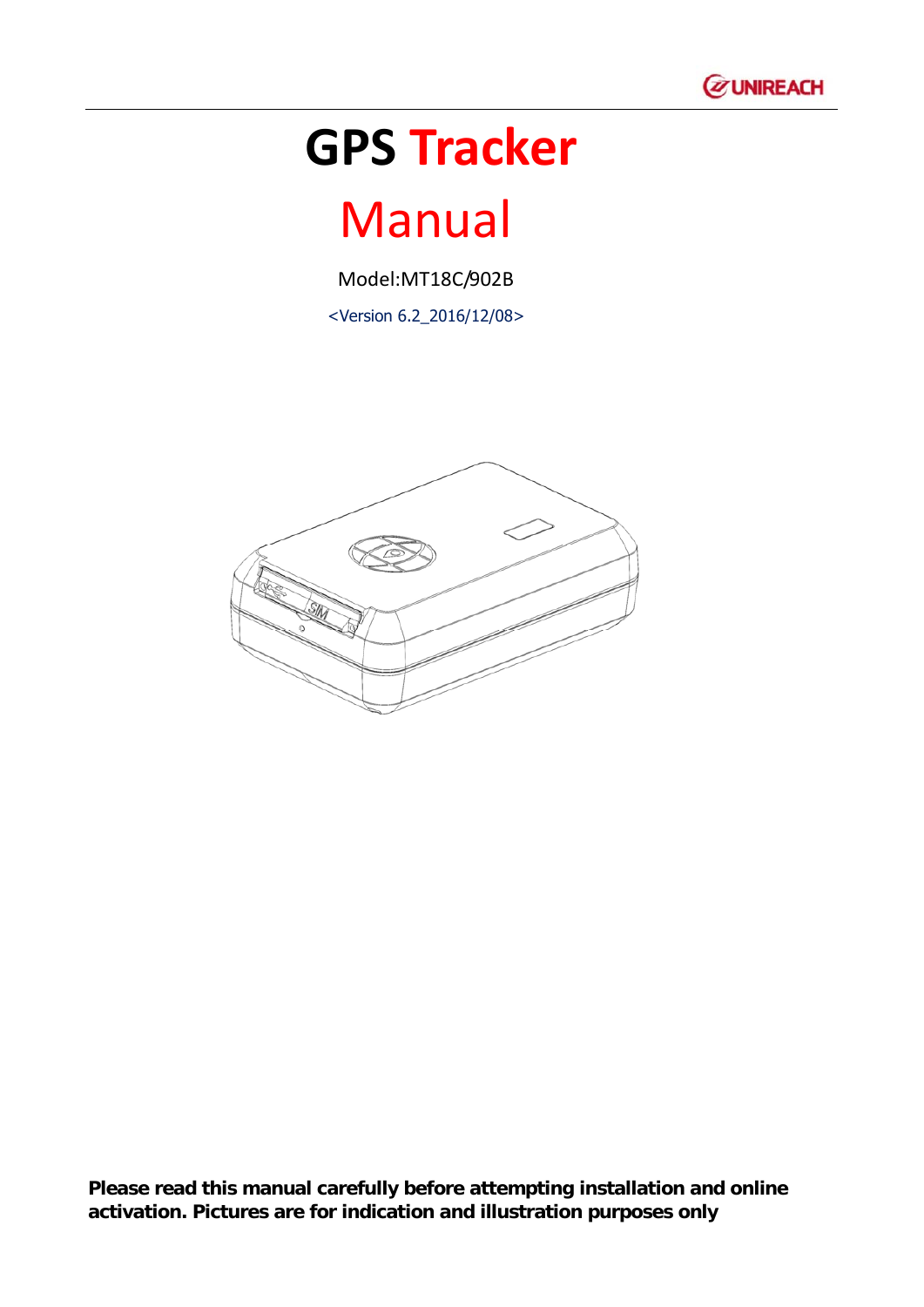

### **1. F**unctions

- GSM 850/900/1800/1900MHz
- Inbuilt rechargeable battery
- GPS location, GPRS timing report
- Inquires the position by SMS or mobilephone or PC
- Built-in vibration G-sensor, vehicle anti-theft
- $\bullet$  Inbuilt super magnet, can be attached with metal strongly
- Drop off button/drop alarm
- Support different working modes

## **2. Specification**

GSM: 850/900/1800/1900MHz GPRS: Class 12, TCP/IP Working Voltage: 3.90V DC Working Current:≈35mA Sleep current:≈4mA wake on time current: ≈0.2ma GPS fixed time: Cold start 30sec(open sky) Warm start 29sec(open sky) Hot start 5sec (open sky) GPS fixed precision: 10m (2D RM) Temperature: -20℃ ~ +70℃ Humidity: 20% ~ 80% RH Dimension: 87.0(L)x54.0(W) x26(H)mm Weight: 120g





Drop (SOS) Button

 $(2)$  Top shell  $(3)$  LED

 $(4)$  SIM robber plug 5 Bottom shell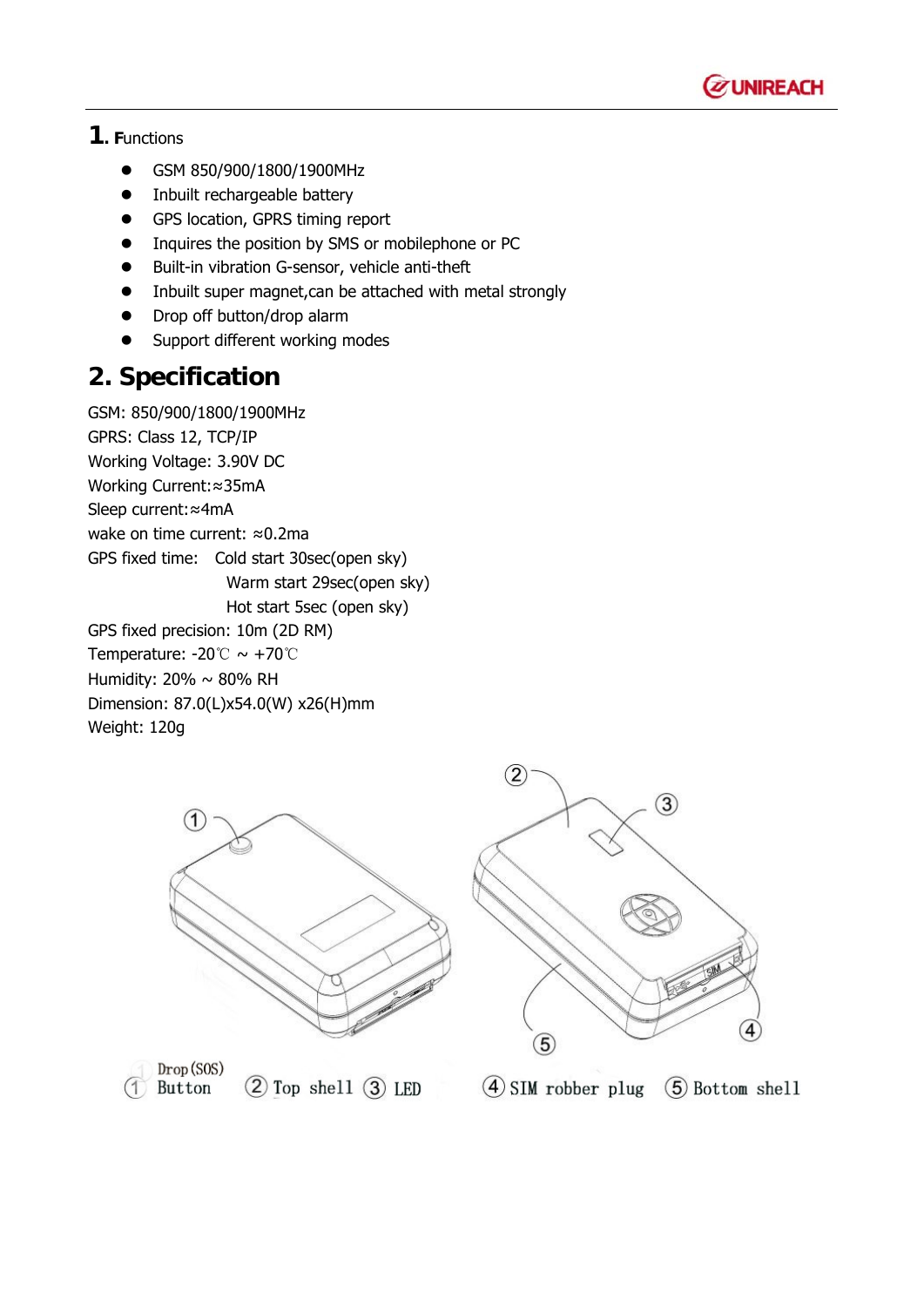

## **3.** Installation steps

1.Insert GSM simcard,and note down the IMEI Number of tracker

4. Set tracker by sending sms(Set center number/apn name)

5. Forward the IMEI numbers to us,we will add to our platform and provide account/password

#### **Prepare**

- 3.1.1 SIM Card:Please use a GSM SIM card(2G , 3G or 4G mixed with 2G)
- 3.1.2 Be sure the GPRS of simcard is available; if not, please contact the simcard Provider.
- 3.1.3 Be sure the sms function of simcard is available.

#### **3.2 Simcard installation and tracker will be power on automaticlly:**



#### **3.3 Installation:<Please pay attention to the following matters>**

- 3.3.1 Concealed installation for avoid the thieves damage.
- 3.3.2 Avoid install together with the RF source, such as reversing radar, alarm and other vehicle communication equipment.
- 3.3.3 Can use ribbon or wide sponge strength double-faced adhesive stick to fix.
- 3.3.4 Equipment with GSM antenna and GPS antenna, installation shall ensure that face up (skyward), and above no metal barrier shield, suggest installation position:

Front windshield decorative below the covert,

Front panel (skin for non-metal material) around the shadow

Rear window below decorative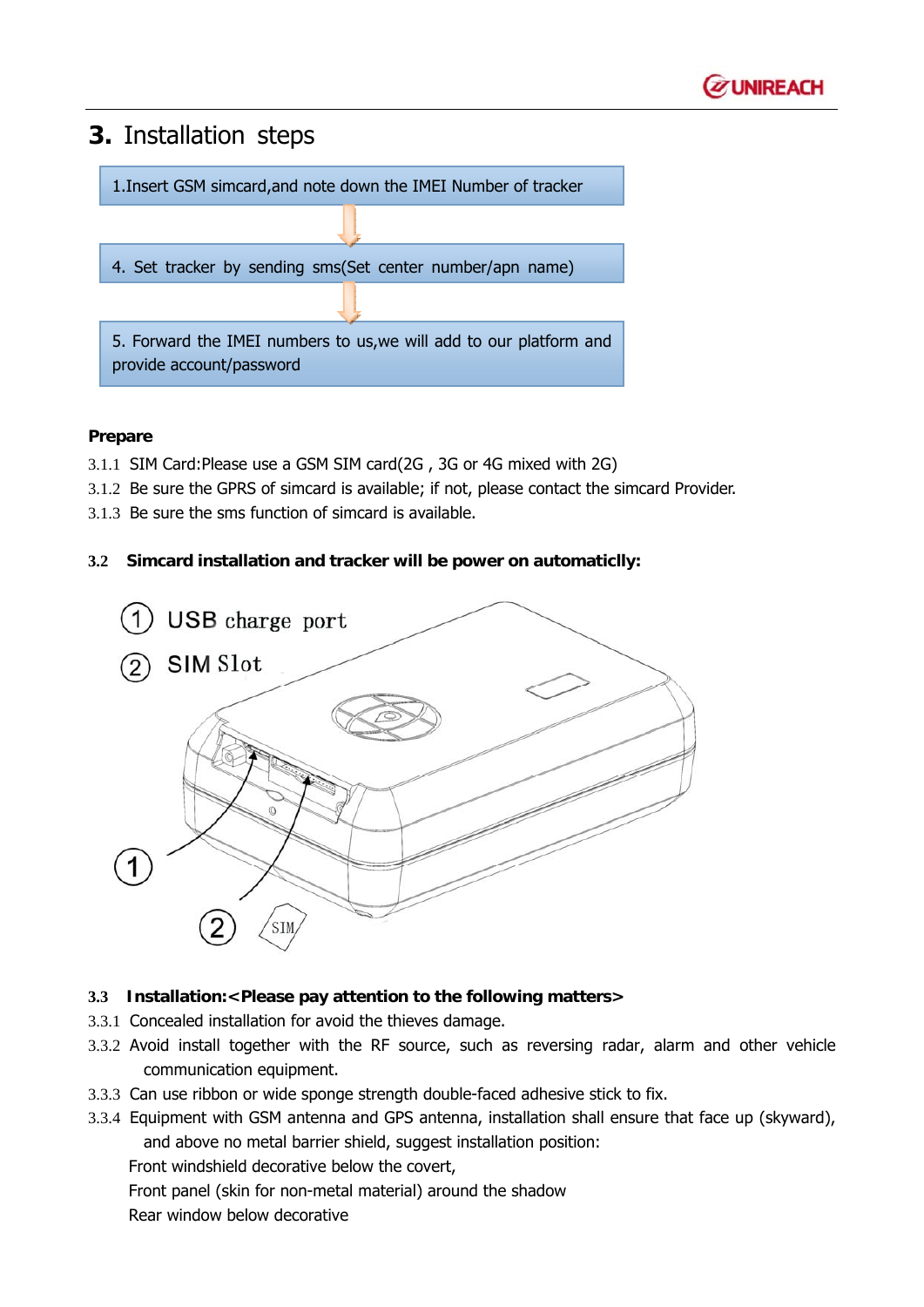

| Easily hidden in the car                                        |  |
|-----------------------------------------------------------------|--|
| Here are some places can be hidden in the car, as below:        |  |
| In the door<br>under seat<br>insurance carry<br>insurance carry |  |
|                                                                 |  |
|                                                                 |  |

## **4. Settings by sending SMS:**

**4.1** If use tracking platform,please send us your GPS IMEI number/ID number,so we will open account for you to login our tracking website: http://www.twogps.com (demo account:888,password:123456) .In addition,you can click on the "Android"/"Iphone" to download the app for smartphone.(Server:www.twogps.com , with same accounts as tracking website).

Download IOS app from App store: Research by "TWOGPS"

**4.2** All commands will be replied by tracker. If set successful it will reply "set \*\*\*\* ok!" otherwise need to check the format and set again. Send the corresponding commands ,the device will reply the corresponding results.

#### **4.2.0 Set the center number:**

**Notes:**If you want to use SMS to set device's working parameter or control the device, you must set the center number first. Device only accept SMS commands from the center number, you can set your mobile phone number as the center number( country code is needed in front of the center number.Example, code for China is :+86 ,so you can set the center number to be: +8613800138000 .

The center number command: Center, A, number # Example: Center,A,+8613800138000# If the service center number is set successful, the device will reply: SET CENTER TEL OK!

**Note:** All the other sms commands should be set by the center number

#### **4.2.1 Language setting:**

Format1:LANG,1# (The replied sms from tracker will be in Chinese) Format2:LANG,0# (The replied sms from tracker will be in English)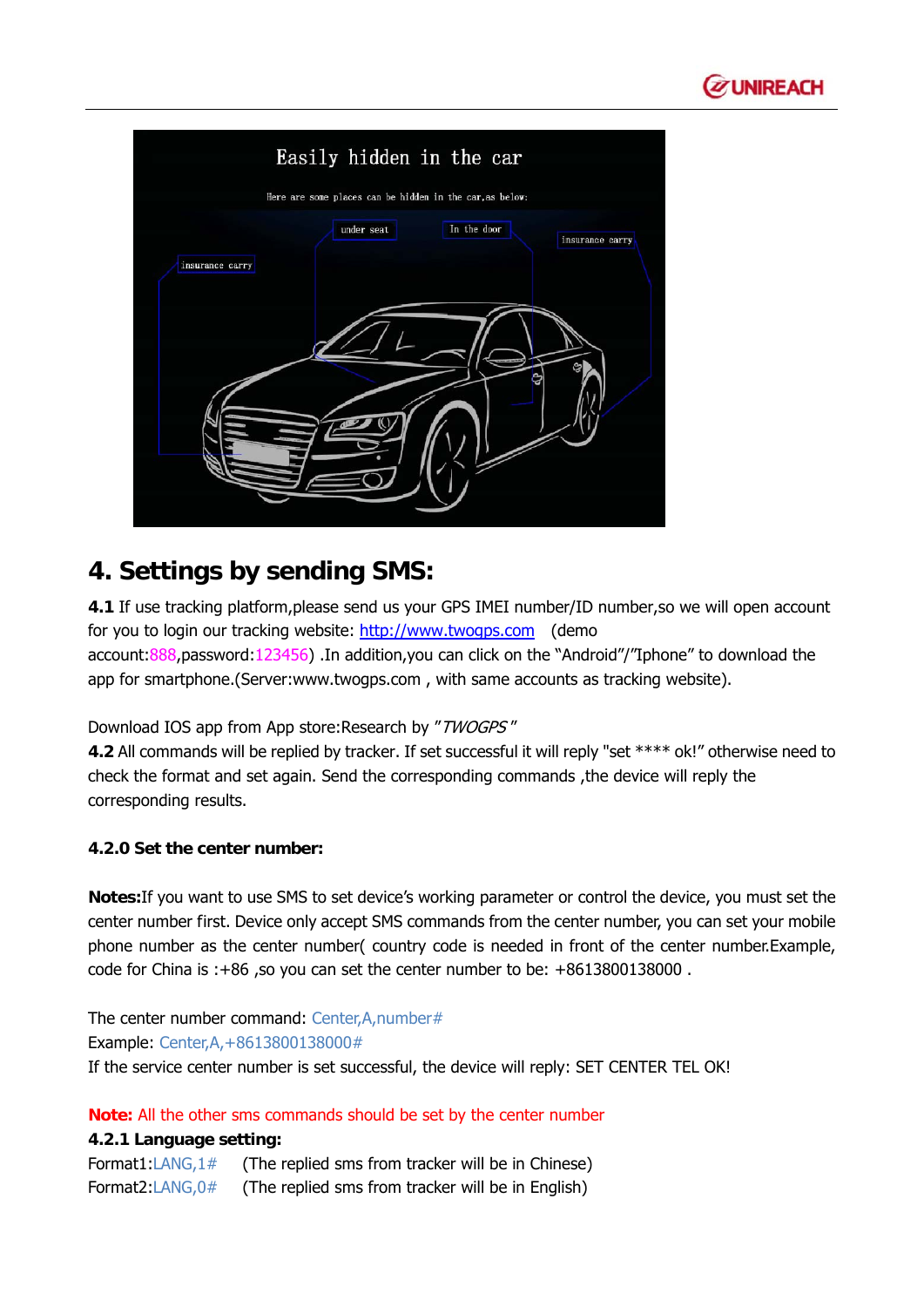

#### **4.2.2 APN setting:**

**Format1 (APN with username and password):APN,apnname,user,password#** Example: APN,intenet,123,123#

**Format2**(without username/password):APN,apnname# Example: APN, cmnet#

#### **4.2.3 TIMER SETTING(when vehicle is moving):**

#### Format:TIMER,10#

Means GPRS data will be transmitted to server every 30 seconds,timer should be 10~60(unit:seconds) Default:10 seconds ,when timer is :0 ,means it wont send GPRS data when moving.

#### **5.1Led status:**

#### **LED scintillation state meaning interpretation**

| <b>Scintillation state</b><br>LED                                              |                     | Meaning                |  |
|--------------------------------------------------------------------------------|---------------------|------------------------|--|
| <b>Charge LED</b>                                                              | On                  | Fully charged          |  |
| <b>Blue</b>                                                                    | Flashing(0.3/3S)    | Charging               |  |
| working LED                                                                    | Flashing $(0.3/3S)$ | GPS Working/restarting |  |
| off<br>Red                                                                     |                     | In Sleep mode          |  |
| All Leds should be off after 3 minutes, it is normal                           |                     |                        |  |
| When being recharged, Red led will be flashing till full charged(LED keeps on) |                     |                        |  |

#### **5.2 Commands List**

| 1)CENTER               |                                                                                                                                                                                                                                                                                                                                                                                                                       |                         |
|------------------------|-----------------------------------------------------------------------------------------------------------------------------------------------------------------------------------------------------------------------------------------------------------------------------------------------------------------------------------------------------------------------------------------------------------------------|-------------------------|
| <b>Text</b>            | Parameter                                                                                                                                                                                                                                                                                                                                                                                                             | Example                 |
| command                |                                                                                                                                                                                                                                                                                                                                                                                                                       |                         |
| <b>CENTER Add</b>      | CENTER, A, number#                                                                                                                                                                                                                                                                                                                                                                                                    | CENTER, A, 13500135000# |
| <b>CENTER Del</b>      | CENTER, D#                                                                                                                                                                                                                                                                                                                                                                                                            | CENTER, D#              |
| Command<br>Description | 1) Center number can control the oil and power and resume factory settings<br>2) Center number can receive the call and text of vibration alarm and over<br>speeding alarm.<br>3) SIM must display the income call number to control oil and power.<br>4) Only one number can be center number.<br>5) Change center number must resend the command.<br>6) Add new center number by CETNER, A, and delete by CENTER, D |                         |
| Command<br>Feedback    | Successful Setting: SET CENTER TEL OK!                                                                                                                                                                                                                                                                                                                                                                                |                         |

| $2)$ APN               |                                                                                                                                                        |                            |
|------------------------|--------------------------------------------------------------------------------------------------------------------------------------------------------|----------------------------|
| <b>Text</b><br>command | Parameter                                                                                                                                              | Example                    |
| <b>APN Setting</b>     | APN, apn[, username,                                                                                                                                   | 1: APN, intenet, 123, 123# |
|                        | password]                                                                                                                                              | 2: APN, cmnet#             |
| Command<br>Description | APN differs according to the local telecom operators.<br>For example: APN request password, please refer to Example1, and Example2 for<br>no password. |                            |
| Command<br>Feedback    | Successful Setting: SET APN OK!                                                                                                                        |                            |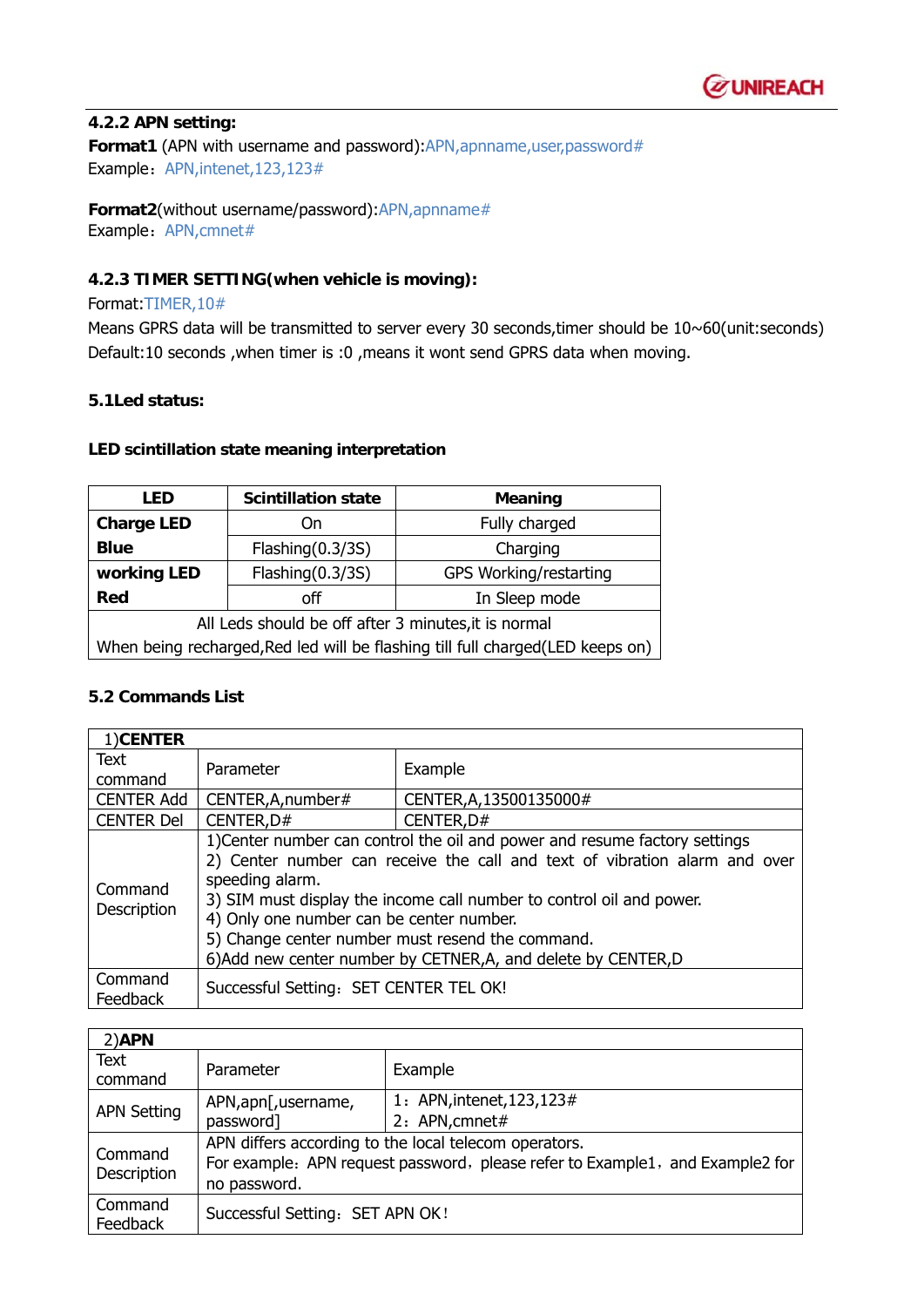

| 3)TIMER             |                                                                 |            |
|---------------------|-----------------------------------------------------------------|------------|
| Text                | Parameter                                                       |            |
| command             |                                                                 | Example    |
| <b>TIMEER</b>       |                                                                 |            |
| Parameter           | TIMER, uploading<br>interval#                                   | TIMER, 30# |
| setting             |                                                                 |            |
| Command             | Time scope: $0, 10 \times 60$ seconds;<br>0, no data uploading, |            |
| Description         | 10~60, means time interval; the default value is 10 seconds!    |            |
| Command<br>Feedback | Successful Setting: SET TIMER OK!                               |            |

| 4) Working modes       |                                                                                                                                                                                                                                                                             |                                                                                                                                                                                                                                                                                                                                                                                                                                                                                                                                                                  |  |
|------------------------|-----------------------------------------------------------------------------------------------------------------------------------------------------------------------------------------------------------------------------------------------------------------------------|------------------------------------------------------------------------------------------------------------------------------------------------------------------------------------------------------------------------------------------------------------------------------------------------------------------------------------------------------------------------------------------------------------------------------------------------------------------------------------------------------------------------------------------------------------------|--|
| Text<br>command        | Parameter                                                                                                                                                                                                                                                                   | Example                                                                                                                                                                                                                                                                                                                                                                                                                                                                                                                                                          |  |
| Sleep modes            | Sleep, modes#                                                                                                                                                                                                                                                               | SLEEP, 0#<br>(Normally working Mode)<br>(Smart sleep mode)<br>SLEEP, $1#$<br>SLEEP,2#<br>(Deep sleep mode)                                                                                                                                                                                                                                                                                                                                                                                                                                                       |  |
| Parameter              |                                                                                                                                                                                                                                                                             |                                                                                                                                                                                                                                                                                                                                                                                                                                                                                                                                                                  |  |
| Command<br>Description | stopped, GPS will be in standby mode<br>automatically<br>undegroud or at some places No GPS signal                                                                                                                                                                          | Defaulty mode: Smart sleep mode, when car moving, GPS will work; When car<br>1. Smart sleep mode: GPS will close GPS and GPRS after stopped over 3<br>minutes, and it will be offline on platform; When car moved, it will work<br>2. Deep sleep mode: GPS will be in deep sleep mode all the time till received sms<br>command(wake#) or received calling from center phone. Everytime waking up<br>from deep sleep mode, it only work for 3 minutes, then goes to deep sleep again.<br>3. Normally working mode: GPS will work all the time, unless the GPS is |  |
| Feedback               | Successful Setting: Sleep mode OK!                                                                                                                                                                                                                                          |                                                                                                                                                                                                                                                                                                                                                                                                                                                                                                                                                                  |  |
| 5) Power on time       |                                                                                                                                                                                                                                                                             |                                                                                                                                                                                                                                                                                                                                                                                                                                                                                                                                                                  |  |
| Text<br>command        | Parameter                                                                                                                                                                                                                                                                   | Example                                                                                                                                                                                                                                                                                                                                                                                                                                                                                                                                                          |  |
| Power<br>supply cut    | Power, time#                                                                                                                                                                                                                                                                | <b>POWER, 10#</b><br>Power on automatically every 10 hours<br>POWER, 102#<br>Power on automatically every 2 days                                                                                                                                                                                                                                                                                                                                                                                                                                                 |  |
| Command<br>Description | 1) Set GPS to be working in this mode, need to lock the drop button first.<br>2) Sending the sms command to make GPS work in this mode, then the other three<br>working modes above will be closed<br>3) Time range: $1 \sim 24$ hours, or $102 \sim 107$ , 102 means 2days |                                                                                                                                                                                                                                                                                                                                                                                                                                                                                                                                                                  |  |
| Command<br>Feedback    | Successful Setting: SET power time OK!                                                                                                                                                                                                                                      |                                                                                                                                                                                                                                                                                                                                                                                                                                                                                                                                                                  |  |

| 6) Power off on time   |                                                                                                                                                                                                                       |                                                     |
|------------------------|-----------------------------------------------------------------------------------------------------------------------------------------------------------------------------------------------------------------------|-----------------------------------------------------|
| Text<br>command        | Parameter                                                                                                                                                                                                             | Example                                             |
| Power<br>supply cut    | POFF, minutes#                                                                                                                                                                                                        | POFF, $3#$<br>means GPS will be off after 3 minutes |
| Command<br>Description | 1) The command (POFF) only work with the mode" power on time"<br>2) Defaulty: 3 minutes<br>3) This sms command cant work when the drop button is released or GPS is<br>charging<br>4) time range: $3 \sim 10$ minutes |                                                     |
| Command<br>Feedback    | Successful Setting: SET power alarm OK!                                                                                                                                                                               |                                                     |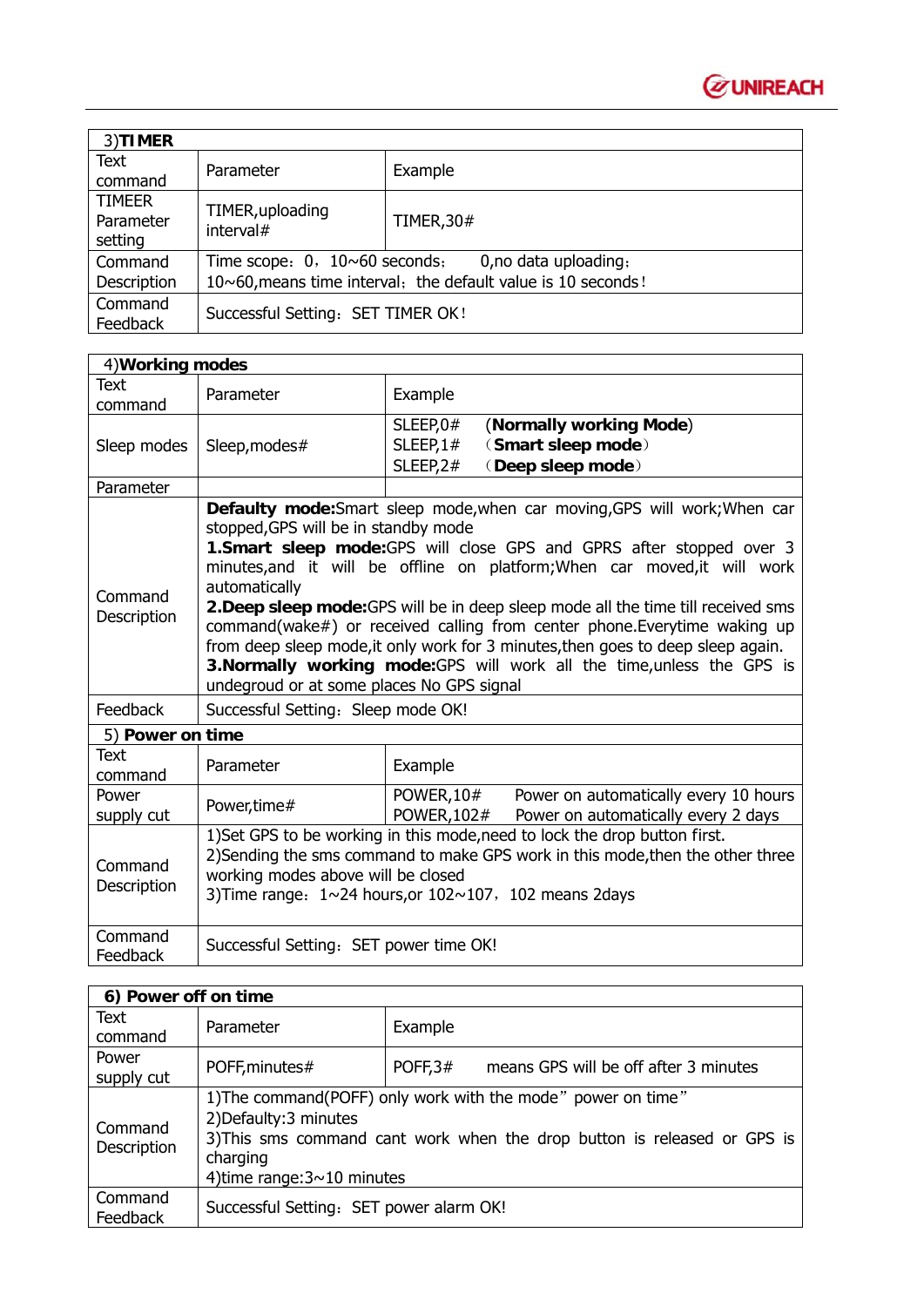

| 7) WAKE Command        |                                                                                                                                                                                                                   |          |
|------------------------|-------------------------------------------------------------------------------------------------------------------------------------------------------------------------------------------------------------------|----------|
| Text<br>command        | Parameter                                                                                                                                                                                                         | Example  |
| Lower alarm            | Wake $#$                                                                                                                                                                                                          | Wake $#$ |
| Command<br>Description | 1) WAK# used to wake up GPS from" Smart sleep mode" and "Deep sleep mode"<br>2) This sms cant be used for normally working mode and power on time mode<br>3) If GPS is working (Not in sleep), cant send this sms |          |
| Command<br>Feedback    | Successful Setting: SET wake OK!                                                                                                                                                                                  |          |

| 8)GMT       |                                                |                                                                                  |
|-------------|------------------------------------------------|----------------------------------------------------------------------------------|
| Text        | Parameter                                      | Example                                                                          |
| command     |                                                |                                                                                  |
| <b>GMT</b>  | GMT, location,                                 | time $\vert$ GMT, E, 8#                                                          |
|             | zone[, half time zone]# $\vert$ GMT, E, 5, 30# |                                                                                  |
| Command     |                                                | The default time zone is Beijing time. If time zone need revised, please operate |
| Description | according to the above command.                |                                                                                  |
| Command     | Successful Setting: SET GMT OK!                |                                                                                  |
| Feedback    |                                                |                                                                                  |

| 9) VIBRATION                  |                                                                                                                                                                                                                           |                                                                                  |  |
|-------------------------------|---------------------------------------------------------------------------------------------------------------------------------------------------------------------------------------------------------------------------|----------------------------------------------------------------------------------|--|
| Text<br>command               | Parameter                                                                                                                                                                                                                 | Example                                                                          |  |
| <b>VIBRATION</b><br>Parameter | VIBRATION,<br>alarming<br>$level[,$ alarming way]#                                                                                                                                                                        | 1) VIBRATION, 2, 3#<br>2) VIBRATION, 2#                                          |  |
|                               |                                                                                                                                                                                                                           |                                                                                  |  |
| Command<br>Description        | the sensitivity value of the vibration is from $1$ to $5$ , $1$ is the most sensitive and o<br>is close. Alarming ways: 1, calling 2, texting, 3 calling and texting.<br>Must set the center number and receiving number. |                                                                                  |  |
|                               | minutes                                                                                                                                                                                                                   | When there is motion, GPS will make VIBRATION alarm after vehicle stopped over 5 |  |
| Command<br>Feedback           | Successful reply: SET VIBRATION OK!                                                                                                                                                                                       |                                                                                  |  |

| 10)Drop/SOS alarm            |                                                                                                                                                                                                                                                                                          |                                               |                                                                                   |
|------------------------------|------------------------------------------------------------------------------------------------------------------------------------------------------------------------------------------------------------------------------------------------------------------------------------------|-----------------------------------------------|-----------------------------------------------------------------------------------|
| <b>Text</b><br>command       | Parameter                                                                                                                                                                                                                                                                                | Example                                       |                                                                                   |
| <b>SPEEDING</b><br>Parameter | FCALM, alarm modes#                                                                                                                                                                                                                                                                      | FCALM,0#<br>FCALM, 1#<br>FCALM,2#<br>FCALM,3# | alarm closed(Defauty)<br>alarm by calling<br>alarm by SMS<br>alarm by SMS+calling |
| Command<br>Description       | This SMS used to set the alarm modes when GPS make drop alarm(SOS alarm).<br>Defauty mode: closed(FCALM,0#),GPS wont make alarm by sms or calling,only<br>report alarm on platform.                                                                                                      |                                               |                                                                                   |
| Command<br><b>Feedback</b>   | Successful Setting: SET alarm OK!                                                                                                                                                                                                                                                        |                                               |                                                                                   |
| 11)LISTEN(Voice monitor)     |                                                                                                                                                                                                                                                                                          |                                               |                                                                                   |
| Text<br>command              | Parameter                                                                                                                                                                                                                                                                                | Example                                       |                                                                                   |
| <b>LISTEN</b>                | LISTEN, $0 \sim 1#$                                                                                                                                                                                                                                                                      | 1)LISTEN, $1#$<br>2) $LISTEN, 0#$             |                                                                                   |
| Command<br>Description       | The instruction for the monitoring, range $0 \sim 1$ , monitoring function default is half<br>closed;<br>IF need to opened, according to Sample 1 send instructions, if need to be closed,<br>according to Sample 2 send instruction;<br>Set up monitoring number must be center number; |                                               |                                                                                   |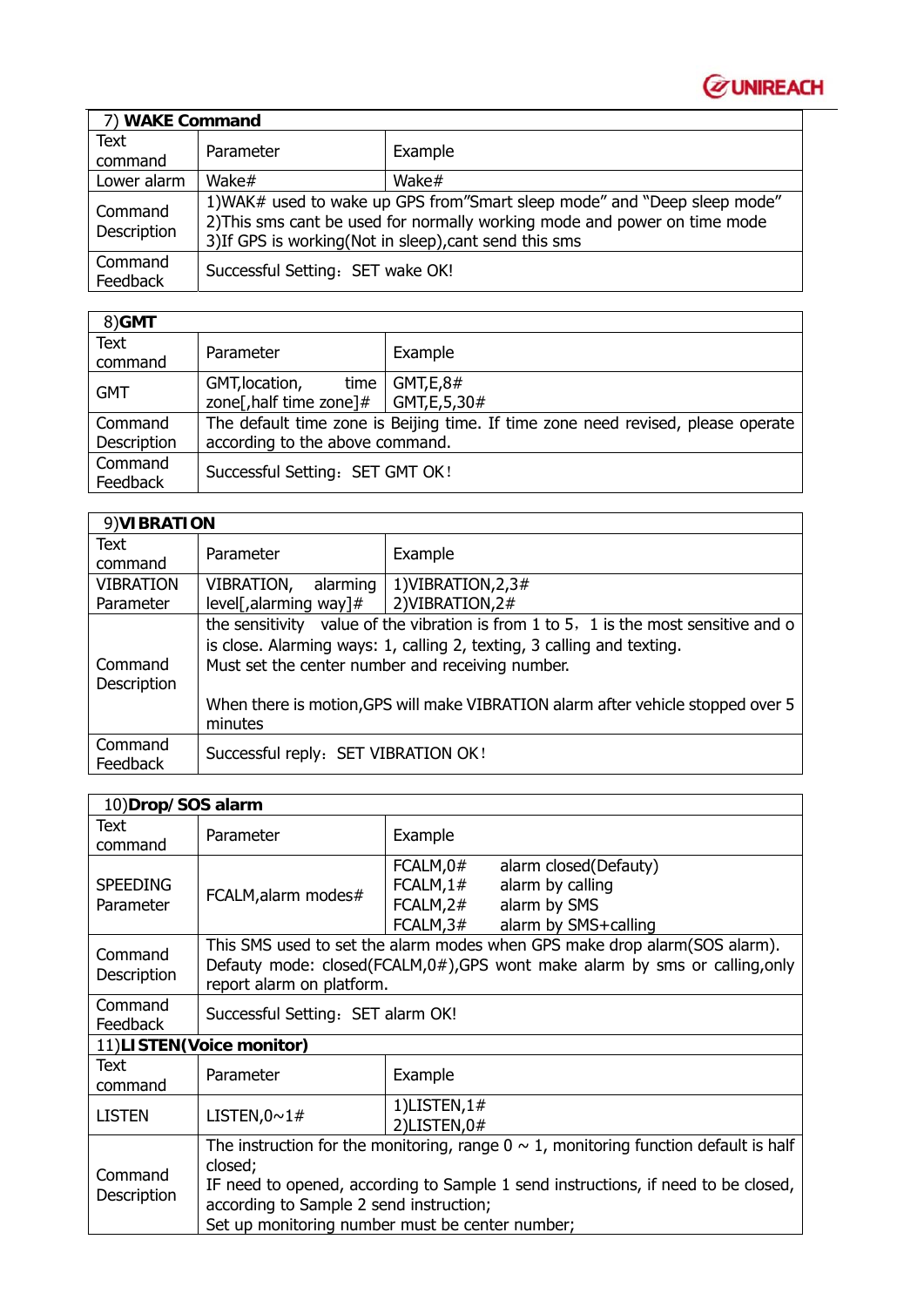

|                     | Equipment used by SIM card must have the call display function; |
|---------------------|-----------------------------------------------------------------|
| Command<br>Feedback | Successful return: SET LISTEN OK!                               |

| 12)LTIME (Voice monitor time) |                                                                                            |             |
|-------------------------------|--------------------------------------------------------------------------------------------|-------------|
| Text<br>command               | Parameter                                                                                  | Sample      |
| <b>LTIME</b>                  | LTIME, minute#                                                                             | LTIME, $5#$ |
| Instruction<br>application    | This is used to set up monitoring time<br>Scope: $3 \sim 30$ minutes, default is 3 minutes |             |
| Instruction<br>return         | Succfull return: SET LISTEN TIME OK!                                                       |             |

| 13)RESET               |                               |         |
|------------------------|-------------------------------|---------|
| <b>Text</b><br>command | Parameter                     | Example |
| <b>RESET</b>           | RESET#                        | RESET#  |
| Command<br>Description | Reset the device              |         |
| Command<br>Feedback    | Successful Setting: RESET OK! |         |

| 14)FACTORY             |                                                                                                                                     |          |
|------------------------|-------------------------------------------------------------------------------------------------------------------------------------|----------|
| Text<br>command        | Parameter                                                                                                                           | Example  |
| <b>FACTORY</b>         | FACTORY#                                                                                                                            | FACTORY# |
| Command<br>Description | Restore the factory setting<br>Only center number can initial this function<br>Factory setting will recover to the original setting |          |
| Command<br>Feedback    | Successful Setting: FACTORY OK!                                                                                                     |          |

| 15)LANG             |                                                                                   |                                                                     |  |
|---------------------|-----------------------------------------------------------------------------------|---------------------------------------------------------------------|--|
| <b>Text</b>         | Parameter                                                                         | Example                                                             |  |
| command             |                                                                                   |                                                                     |  |
| LANG                | LANG, $1#$                                                                        | LANG,1#                                                             |  |
| Parameter           | LANG, $0#$                                                                        | 1:CHINESE, 0: ENGLISH                                               |  |
| Command             | ; When check the location, it will reply the Chinese location in Chinese language |                                                                     |  |
| Description         |                                                                                   | setting; while reply the URL link when in English language setting. |  |
| Command<br>Feedback | Successful Setting: SET LANG OK!                                                  |                                                                     |  |

### **Inquires the class instruction**

| 16) WHERE    |                                                                      |                                                    |  |
|--------------|----------------------------------------------------------------------|----------------------------------------------------|--|
| Text         | Parameter                                                            | Example                                            |  |
| command      |                                                                      |                                                    |  |
| <b>WHERE</b> | WHERE#                                                               | WHERE#                                             |  |
| Command      | Check the longitude and altitude and other information of the device |                                                    |  |
| Description  |                                                                      |                                                    |  |
| Command      |                                                                      |                                                    |  |
| Feedback     |                                                                      | Reply with longitude and altitude, speed and IMEL. |  |

| 17)123          |           |         |
|-----------------|-----------|---------|
| Text<br>command | Parameter | Example |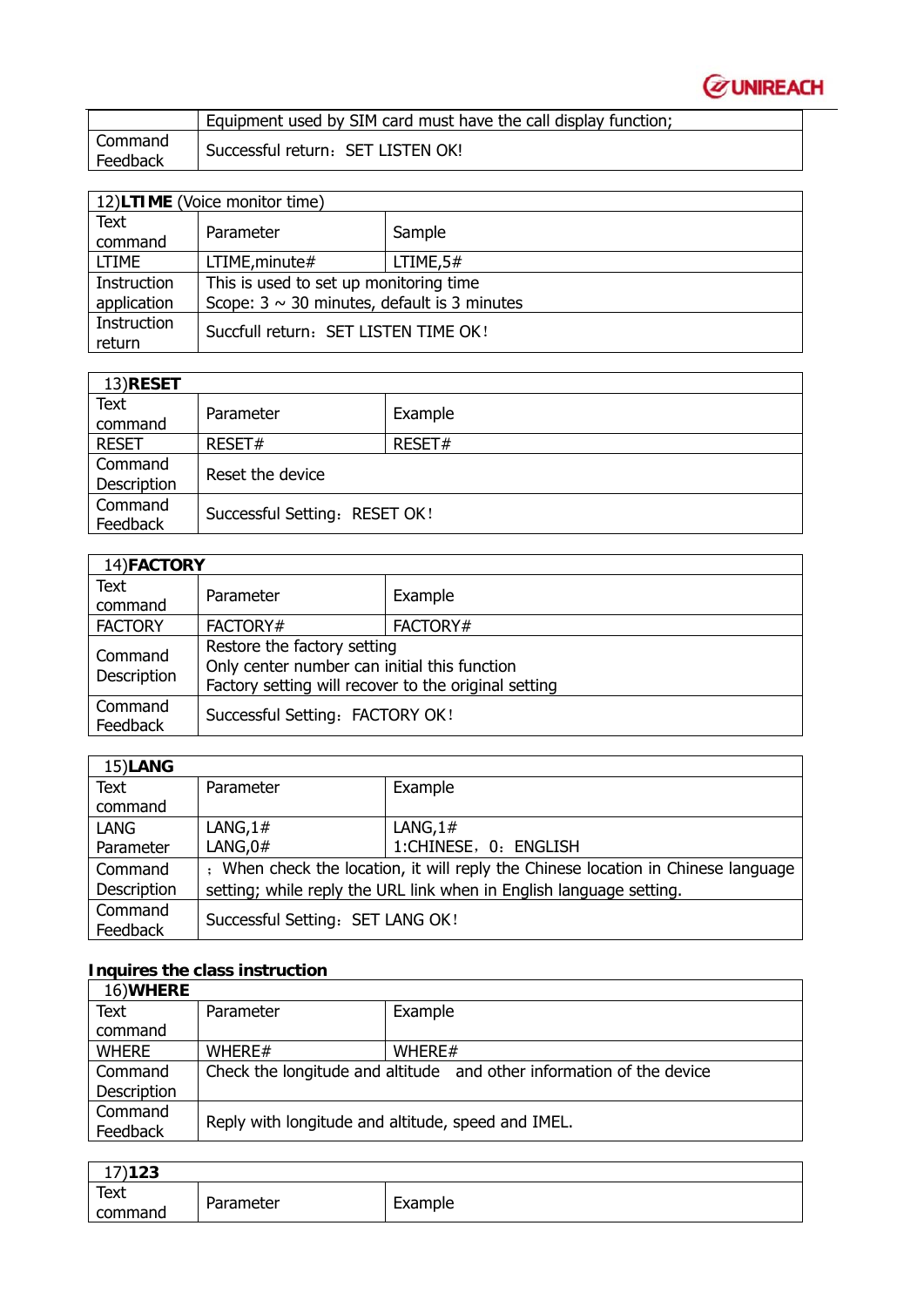

| -123                   | 123                         | 123                                                                        |
|------------------------|-----------------------------|----------------------------------------------------------------------------|
| Command<br>Description | Check the current location  |                                                                            |
| Command<br>Feedback    | English, also with URL link | When check the location, it will reply the real address location by sms in |

| <b>18)URL</b>              |                                                     |         |
|----------------------------|-----------------------------------------------------|---------|
| Text<br>command            | Parameter                                           | Example |
| <b>WHERE</b>               | URL#                                                | URL#    |
| Command<br>Description     | Check the location link of Google map               |         |
| Command                    | <datetime:12-07-05 13:21:30=""></datetime:12-07-05> |         |
| <b>Feedback</b>            | http://maps.google.com/maps?q=N22.540885,E113.95265 |         |
| 19)NUMBER                  |                                                     |         |
| Text<br>command            | Parameter                                           | Example |
| <b>VERSION</b>             | NUMBER#                                             | NUMBER# |
| Command<br>Description     | The command is to check the CENTER NUMBERS          |         |
| Command<br><b>Feedback</b> | Center number: Xxxx                                 |         |

| 20) PARAM              |                                                                                          |                                                                                                               |  |  |  |
|------------------------|------------------------------------------------------------------------------------------|---------------------------------------------------------------------------------------------------------------|--|--|--|
| Text<br>command        | Parameter                                                                                | Example                                                                                                       |  |  |  |
| <b>PARAM</b>           | PARAM#                                                                                   | PARAM#                                                                                                        |  |  |  |
| Command<br>Description | The command is to check the settings and the default parameter.                          |                                                                                                               |  |  |  |
| Command<br>Feedback    | IMEI:351190012535936<br>APN: cmnet<br>IP:IP and port<br>TIMER: moving uploading interval | <b>CENTER: center number</b><br>Language(CN/EN)<br>GMT: time zone (E/W8)<br>STATIC: static uploading interval |  |  |  |

| 21) STATUS                 |                                                                                                                                                 |                                                                                                                                                   |                   |
|----------------------------|-------------------------------------------------------------------------------------------------------------------------------------------------|---------------------------------------------------------------------------------------------------------------------------------------------------|-------------------|
| Text<br>command            | Parameter                                                                                                                                       | Example                                                                                                                                           |                   |
| <b>STATUS</b>              | STATUS#                                                                                                                                         | STATUS#                                                                                                                                           |                   |
| Command<br>Description     | The command is designed for checking the device's working status.                                                                               |                                                                                                                                                   |                   |
| Command<br><b>Feedback</b> | <b>BATTERY: 100%</b><br><b>GSM Signal: MIDDLE</b><br><b>GPS:FIXED</b><br><b>GPS Signal: MIDDLE</b><br>RELAYER: DISABLE<br><b>CHARGER:NORMAL</b> | -- Battery status (SOC)<br>--GSM Signal strength<br>--GPS Location condition<br>--GPS Signal strength<br>-- Oil circuit state<br>-- Circuit state |                   |
| 22) SIMCARD Balance check  |                                                                                                                                                 |                                                                                                                                                   |                   |
| Text<br>command            | Parameter                                                                                                                                       |                                                                                                                                                   | Example           |
| <b>FEE</b>                 | <b>FEE, Service NUMBER, Command content#</b>                                                                                                    |                                                                                                                                                   | FEE, 10086, CXYE# |
| Command<br>Description     | The command is used to check balance of simcard in GPS device                                                                                   |                                                                                                                                                   |                   |